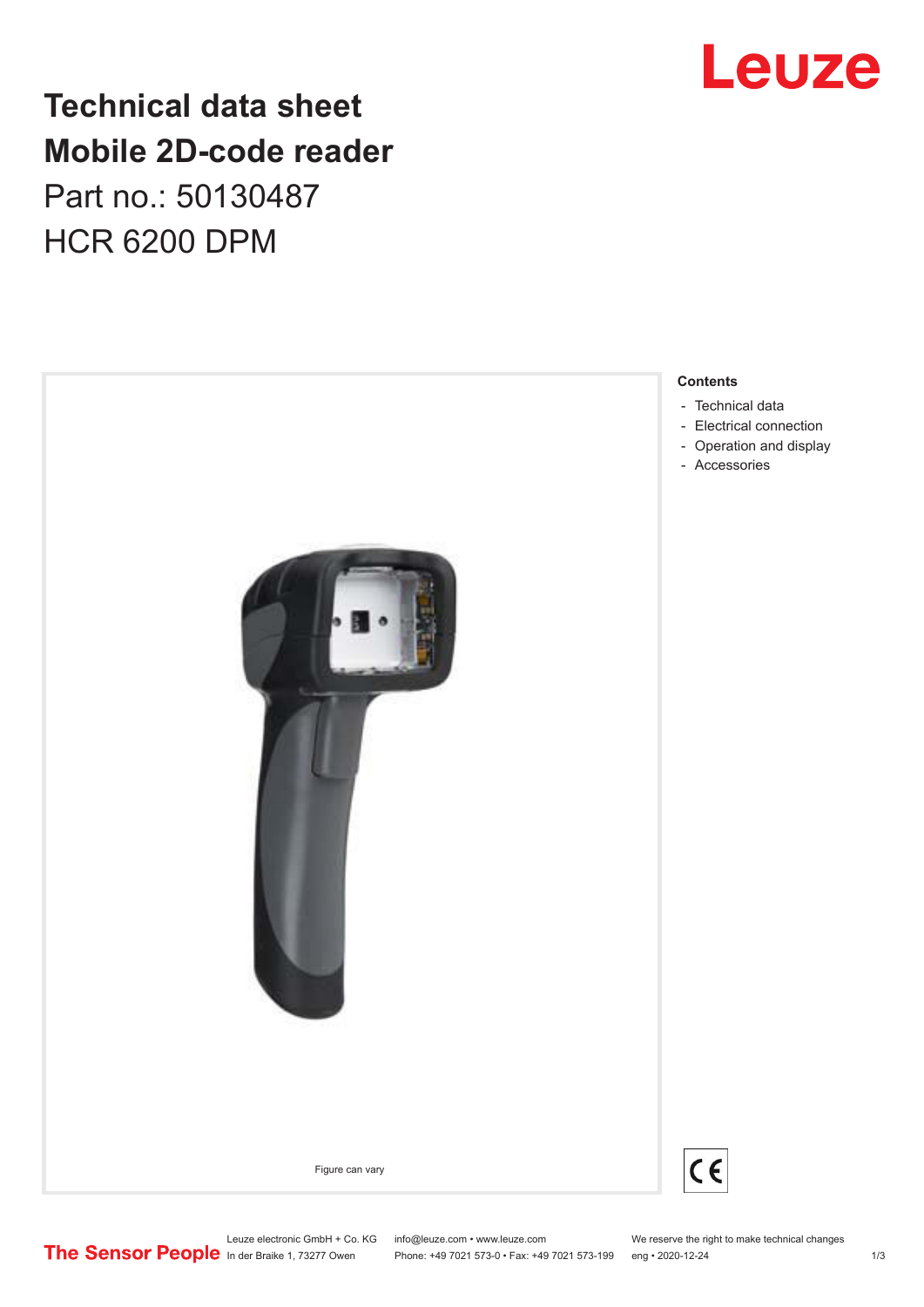#### <span id="page-1-0"></span>**Technical data**

# Leuze

| <b>Basic data</b>             |                          | <b>RS 232</b>                      |                        |
|-------------------------------|--------------------------|------------------------------------|------------------------|
| <b>Series</b>                 | <b>HCR 6200</b>          | <b>Function</b>                    | Process                |
|                               |                          | <b>USB</b>                         |                        |
| <b>Read data</b>              |                          | <b>Function</b>                    | Process                |
| Code types, readable          | 2/5 Interleaved          |                                    |                        |
|                               | Aztec                    | <b>Connection</b>                  |                        |
|                               | Codabar                  |                                    |                        |
|                               | Code 128                 | <b>Connection 1</b>                |                        |
|                               | Code 39                  | Type of connection                 | <b>RJ41</b>            |
|                               | Code 93                  |                                    |                        |
|                               | Data Matrix Code         | <b>Mechanical data</b>             |                        |
|                               | Directly-marked 2D-codes | Dimension (W x H x L)              | 53 mm x 151 mm x 72 mm |
|                               | EAN 8/13                 | <b>Housing material</b>            | Plastic                |
|                               | <b>EAN/UPC</b>           | <b>Plastic housing</b>             | PC-ABS                 |
|                               | <b>GS1 Databar</b>       | Net weight                         | 130 <sub>g</sub>       |
|                               | Micro PDF                |                                    |                        |
|                               | Micro QR                 | <b>Environmental data</b>          |                        |
|                               | Others on request        | Ambient temperature, operation     | $-2055$ °C             |
|                               | <b>PDF417</b>            | Ambient temperature, storage       | $-20$ 65 °C            |
|                               | QR code                  | Relative humidity (non-condensing) | 595%                   |
|                               |                          | Drop height                        | 1.8 <sub>m</sub>       |
| <b>Optical data</b>           |                          | <b>Measurements relative to</b>    | Concrete floor         |
| <b>Reading distance</b>       | $0200$ mm                |                                    |                        |
| <b>Light source</b>           | LED                      | <b>Certifications</b>              |                        |
| LED group                     | $\mathbf{1}$             |                                    |                        |
| Camera resolution, horizontal | 1,280 px                 | Degree of protection               | IP 54                  |
| Camera resolution, vertical   | 960 px                   | <b>Classification</b>              |                        |
| Bar code contrast (PCS)       | 20 %                     |                                    |                        |
| <b>Modulus size</b>           | $0.0760.528$ mm          | <b>Customs tariff number</b>       | 84719000               |
|                               |                          | eCl@ss 5.1.4                       | 27280103               |
| <b>Electrical data</b>        |                          | eCl@ss 8.0                         | 27280103               |
|                               |                          | eCl@ss 9.0                         | 27280103               |
| Performance data              |                          | eCl@ss 10.0                        | 27280103               |
| Supply voltage U <sub>B</sub> | 4.5  5.5 V, DC           | eCl@ss 11.0                        | 27280103               |
| Power consumption, max.       | 2.5 W                    | <b>ETIM 5.0</b>                    | EC002550               |
|                               |                          | <b>ETIM 6.0</b>                    | EC002999               |
| <b>Interface</b>              |                          | <b>ETIM 7.0</b>                    | EC002999               |
| <b>Type</b>                   | <b>RS 232, USB</b>       |                                    |                        |
|                               |                          |                                    |                        |
|                               |                          |                                    |                        |

### **Electrical connection**

#### **Connection 1**

| <b>Function</b>    | Configuration interface |
|--------------------|-------------------------|
|                    | Data interface          |
|                    | Voltage supply          |
| Type of connection | RJ41                    |
|                    |                         |

#### **Operation and display**

|  | <b>Display</b> | <b>Meaning</b>     |
|--|----------------|--------------------|
|  | Green          | Reading successful |
|  | Red            | No reading result  |